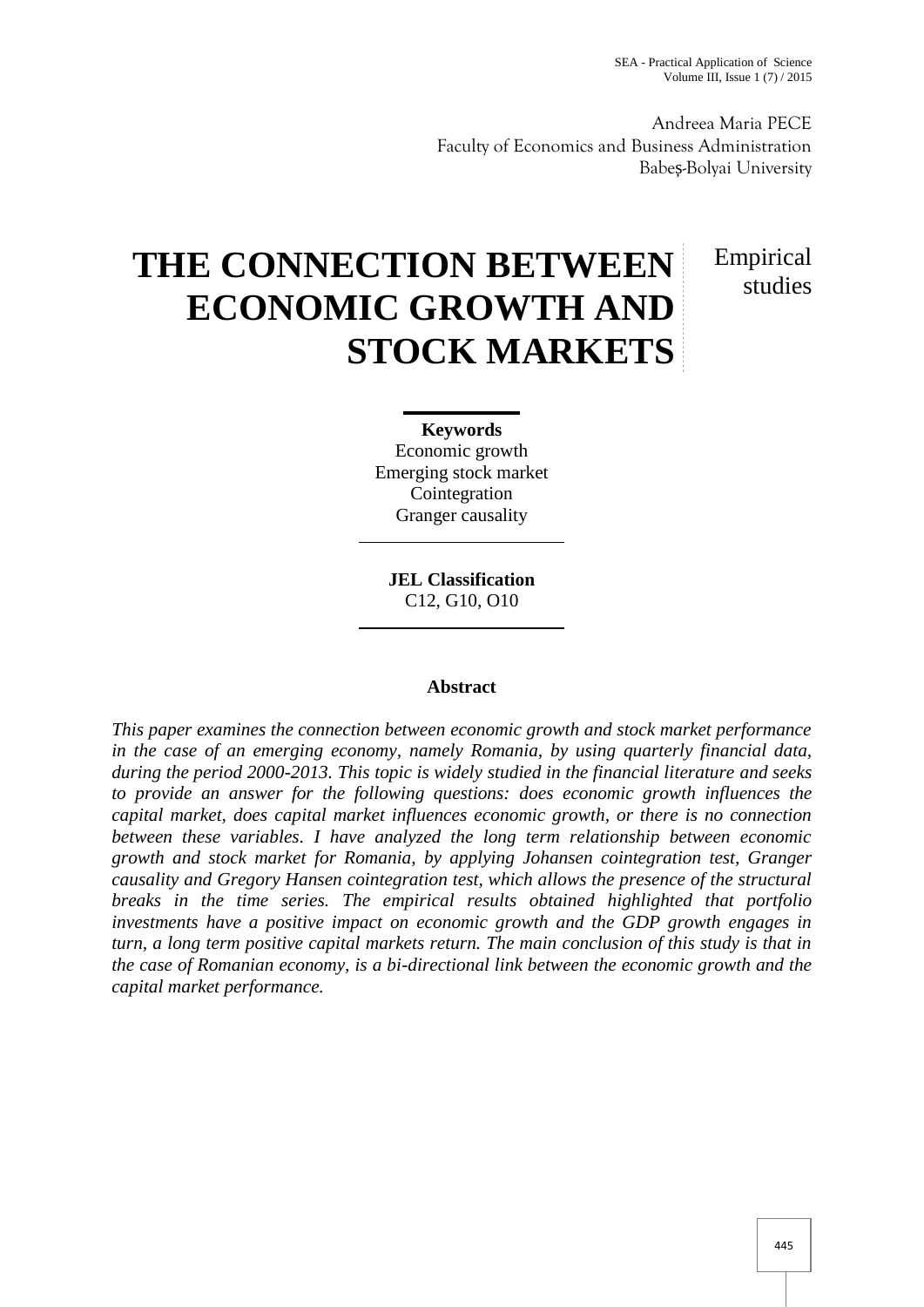#### **Introduction**

The transition period of the Central and Eastern Europe emerging economies towards a market economy was characterized by a low level of industrial production, high unemployment and inflation rates and low level of national capital. Compared with developed economies, the main catalyst of a sustainable growth was represented by the level of foreign investments. The development of stock markets and the augmentation of the investors' confidence were the premises for the enhancement of capital inflows in these emerging markets, which has been materialized in higher levels of foreign direct investments and portfolio investments. This growth of investments highlights the importance of financial intermediaries in ensuring economic growth, through the major role of efficiently lead the capital surplus to those activities that require funds for their investments.

The placing of the capital is influenced by the asymmetric information held by investors, which may have different views regarding the risk performance correlation, thus favoring the appearance of adverse selection and moral hazard. Viewed in terms of maturity, foreign direct investments and portfolio investments have different characteristics, so on one hand, foreign direct investments are stable and reflect long term investments and on the other hand, portfolio investments are considered to be short term and speculative investments, market participants seeking opportunities to obtain gains in a short period of time. On a larger time horizon, the increase of foreign direct investments provide a stable environment for investors, having a positive impact on economic growth. For a short term period, the capital markets transmit signals regarding the domestic financial conditions to foreign investors, thereby influencing the capital flows movements. I mention the authors' opinion (Arcabic, Globan, Kristic, 2013), whereby in the case of negative expectations of investors, the portfolio investments will constitute the first massive capital outflows, being able to generate contagion between capital markets. Furthermore, the authors indicate the existence of a causality in both direction between capital flows and stock markets evolution, but is different, depending of the time horizon considered, so for a long term period, the foreign direct investments influence the economic growth through the level of technological progress and the evolution of capital markets and for a short term period, stock markets development, the existence of a stable economic environment and their ability to attract investors may impact the stock of foreign direct investments. Moreover, (Arestis et al., 2001) pointed out the positive effects of capital markets on economic growth, because encourages specialization and reduce the mobilization cost of savings, thereby facilitating

investments, the developed stock markets could increase corporate control by reducing deficiences encountered by market participants. The investors trade on stock markets and change their portfolios' structure, so that through them, the traded financial assets are less risky. Another advantage of the capital markets is the facile acces to capital through the issue of shares and the improvement of capital allocation, having a positive impact on economic growth. Another conclusion is that the capital allocation is influenced by the stock markets volatility. I consider relevant the opinion of (Shiller, 1981, 1989), who highlights that the excessive volatility reflects the deviations of market value from the fundamental value of a financial asset. The excessive volatility generates pressure on the evolution of interest rates, increases uncertainty and reduces the volume and the profitability of investments, having a negative impact on economic growth.

Moreover, according to (Eller et al. 2006) the foreign direct investments can influence the economic growth by three directions: inflows of foreign capital which influences the domestic capital stock, the human capital development at natioanl level and boosting economic growth through its positive effect on global efficiency.

In the financial literature are presented divergent views regarding the influence of capital markets on economic growth: capital markets influence economic growth, economic growth affects capital markets and there is no connection between them.

In order to achieve an overview of economic development, (Schumpeter 1912, 1939) has indicated that financial intermediation provides suitable conditions for economic growth. Moreover, the author has realized the distinction between the two concepts: economic growth and economic development. From Schumpeter point of view, on one hand, economic growth emphasizes the slowly, progressive and cumulative shift of the economic system, resulting from the actions of exogenous factors and on the other hand, the economic development which is influenced by the discontinuous internal changes, generated by economic innovations coming from the economic system.

Another vision was presented by (Robinson, 1952), who highlighted that financial development do not has a major role in providing economic growth, because through economic growth is ensured the development of the financial sector. Moreover, the assumption that economic growth causes the development of capital markets, as a result of the increase in the demand, was supported by (Robinson, 1952) and (Friedman, Schwartz, 1963).

Another study was realized (Pagano, 1993) who has identified two channels through which the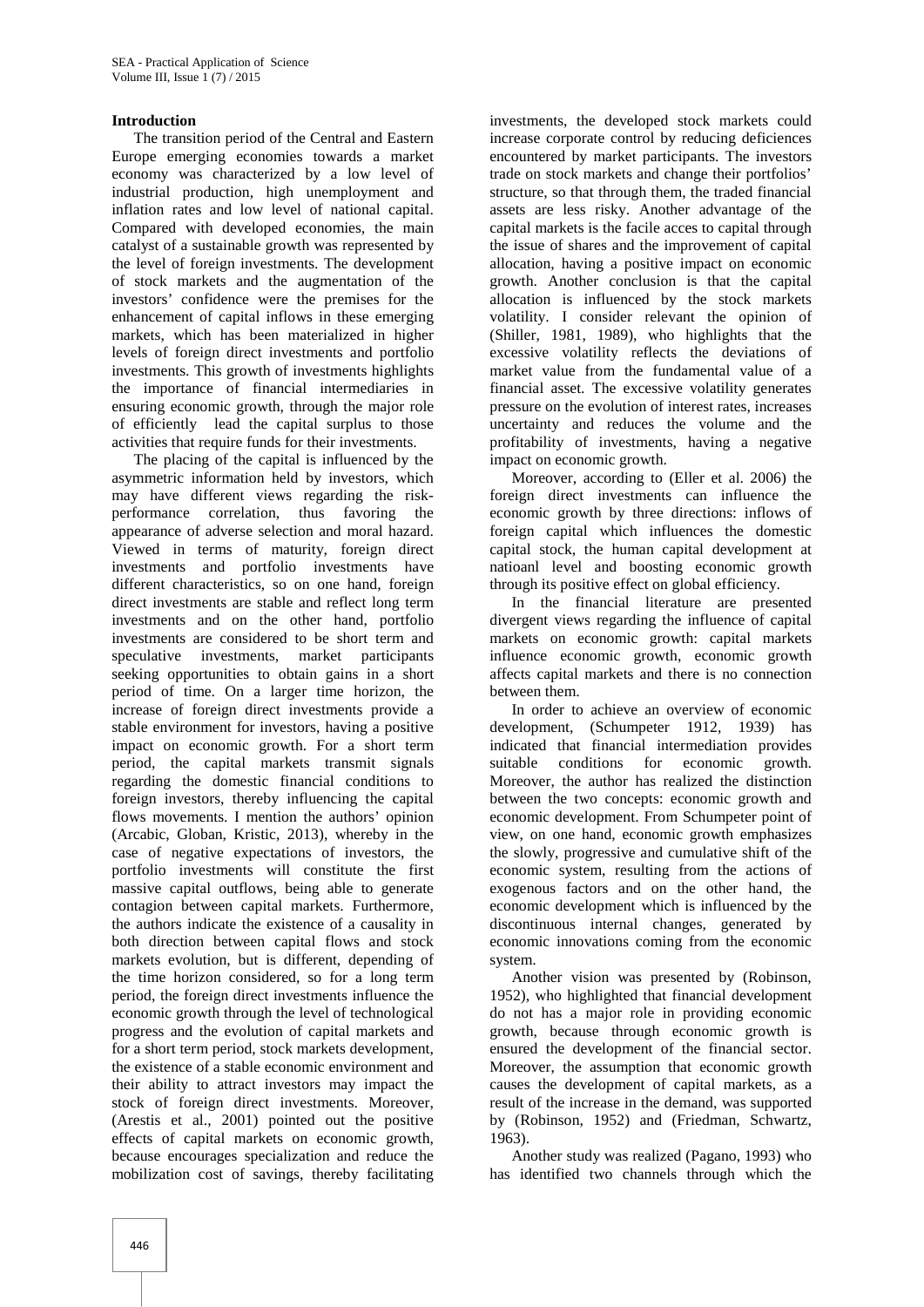financial intermediation can influence the economic growth: firstly, through the transformation process of savings into investments and secondly, through resource allocation for those units, which record a higher rate of productivity.

Also ( Greenwood, Johanovici, 1990) and (Saint-Paul, 1992) have estimated models in order to highlight the connection between economic growth and financial development, so their assumptions used in both models imply the existence of fixed costs or a level of costs less than proportionally to the volume of traded funds, as the economy grows, individual incentive to trade in capital markets increases and benefits achieved increase with the extent of the investments, while the costs rise less, or not at all. (Roubini and Martin, 1992) have extended the analysis of the connection between economic growth and financial development by emphasizing the role of state intervention and the desire to increase the level of tax revenues, so the state can influence the financial intermediation by increasing the money demand and thus raising the revenues from seigniorage (Pagano,1993).

Regarding the capital markets from Central and Eastern Europe, the financial literature makes reference both at individual and group level, through the cross country analysis. Most of the emprical studies were performed for the major capital markets from CEE, namely, Poland, Czech Republic and Hungary. In this context, it becomes necessary to complete the previous researches and analyze the behavior of small capital markets. Therefore, I consider that the Romanian market represents a "fertile ground" for the investigation of the long term connection between economic growth and stock market development.

# **Literature review**

The connection between economic growth, foreign direct investments and stock markets performance is a debated topic in the financial literature. There is homogeneity between the results obtained in the empirical studies, both for individual and for group level of financial markets and on the direction of the link: economic growth influences the capital market, capital market influences economic growth, or there is no connection between these variables. Firstly, I will provide a brief overview of the main contributions made over time on this area of interest by making references to individual stock markets in Central and Eastern Europe. (Arcabic, Globan, Kristic, 2013) have examined the capital market from Croatia, during the period between 2001-2011 by using Engle Granger and Johansen cointegration test. The results obtained do not support a long term relation between FDI and stock market, but on a short term period, there is a causality relation between stock market and FDI stock. Furthermore, (Yu Hsing, 2011) has investigate the Czech Republic economy during 2002-2010 and has concluded that stock market and GDP evolutions are positive correlated. Another study was performed by (Samitas, Kenourgios, 2007) for Poland during the period 1994-2003, and their findings pointed out that loans and the level of fixed capital are the major factors of economic growth. Similar results were obtained by (Bojan, Corovei, Trenca, 2014), who concluded that level of retail payments has an important impact on economic growth and by (Arestis, 2001) who highlighted that the capital markets contribute to long-term economic growth, but in a lesser extent than bank loans. Moreover, by realizing a group analysis for Czech Republic, Hungary and Poland, (Caporale, Spagnolo, 2011) have concluded that there is an unidirectional relationship from capital markets towards economic growth.

# **Data and methodology**

The data used in this study contains quaterly prices of the BET Index and quaterly values of gross domestic product of Romania, during the period 2000Q1-2013Q4. The analysis was performed by using logarithmic values. Data sources were Eurostat and Bucharest Stock Exchange.

In order to capture a possible connection between the economic growth and the evolution of stock market, I have applied two cointegration test: Johansen and Gregory Hansen. In order to establish the appropriate number of lags, I have used a VAR model by taking into consideration the characteristics of the time series. Firstly, I have examined the time series stationarity and then I have applied Johansen cointegration test for identification of the number of cointegrating vectors between the analyzed variables.

Furthermore, in order to test the existence of a causality relation between economic growth and financial development, I have used the Granger causality test to highlight if the lagged values of economic growth can be used as predictors of the Romanian stock market evolution. The Granger causality (1968) can be estimated based on the below equations:

$$
X_{t} = \sum_{j=1}^{m} a_{j} X_{t-1} + \sum_{j=1}^{m} b_{j} Y_{t-1} + V_{t}(1)
$$
  

$$
Y_{t} = \sum_{j=1}^{m} c_{j} X_{t-1} + \sum_{j=1}^{m} d_{j} Y_{t-1} + Y_{t}(2)
$$

where,  $\epsilon$  and  $\epsilon$  represent two uncorrelated residual series, having the following common characteristics:  $E[E, E, ] = 0 = E[y, y, ]$ , s # *t*, and  $E[E,E,l=0$  for all *t*, *s*.

Moreover, in order to test the existence of cointegration relation between economic growth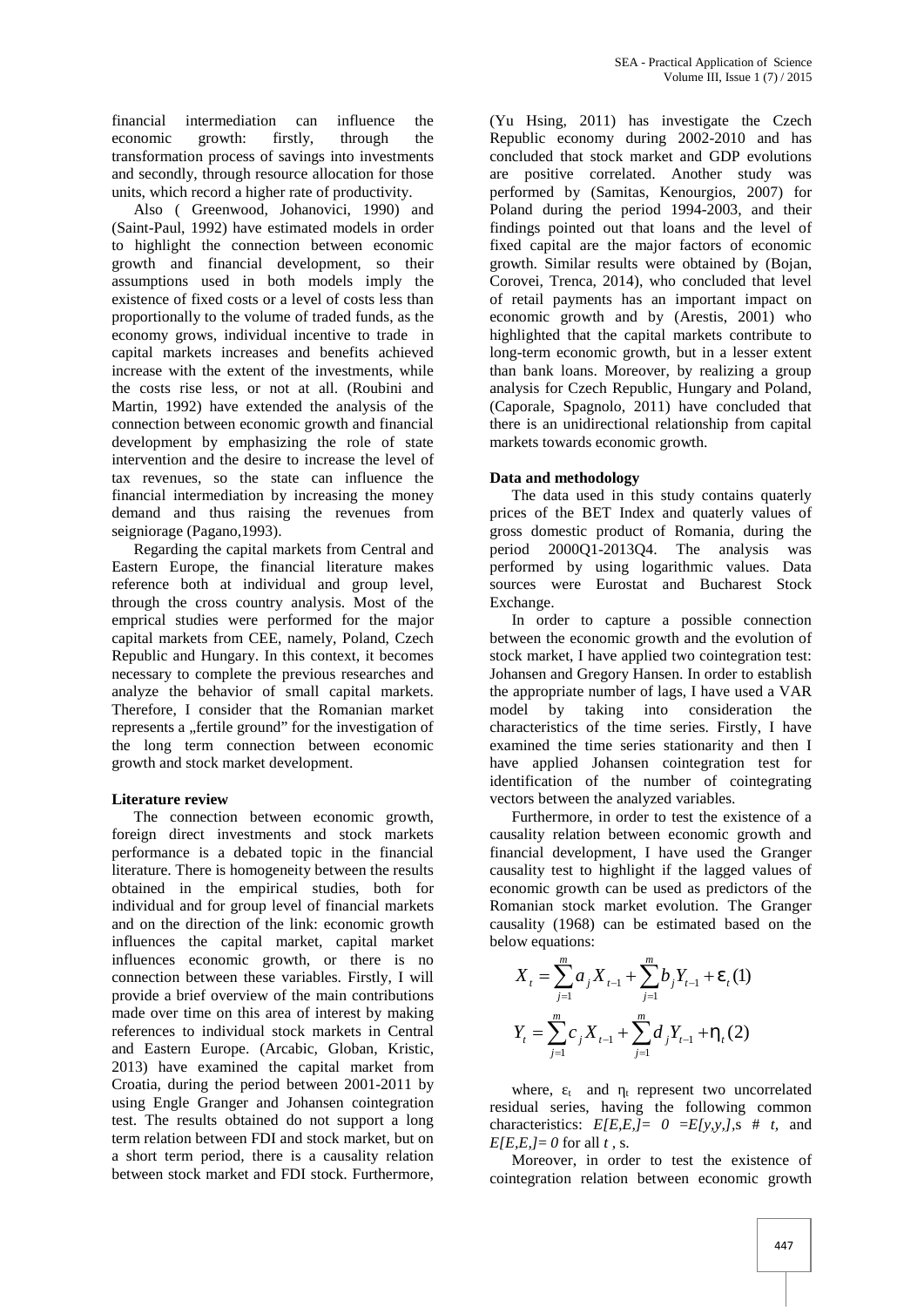and stock market evolution, by taking into consideration the presence of structural breaks, I have used Gregory-Hansen test.

Gregory and Hansen (1996) have estimated a new cointegration test, by taking into consideration the existence of structural breaks in time series. The null hypothesis points out that the time series are not cointegrated, with the alternative that there is a cointegration relation between time series with a single structural break. There are three models for structural breaks: the first model allows the existence of one structural break in the intercept (model C), the second model allows the existence of one structural break in the în shift (model C/T) and the third model allows the existence of a structural break in the intercept or shift (regime shift-model  $C/S$ ). The equations of the three models are presented below:

Model C:  $y_t = \mu_0 + \mu_1 \varphi_1 + \alpha x_t + \omega_t$  (3)

Model C/T:  $y_t = \mu_0 + \mu_1 \varphi_1 + \beta_t + \alpha x_t +$ 

 $\frac{\omega_t(4)}{\text{Model}}$ C/S:  $y_t = \mu_0 + \mu_1 \varphi_1 + \alpha x_t +$  $a_2 \varphi_t x_t + \omega_t(5)$ 

Each model has a dummy variable  $\varphi_t$ , which allows the existence of a one structural break and takes the following values:

$$
\varphi_t = \begin{cases} 1, & t > \tau \\ 0, & t \leq \tau \end{cases}
$$

where,  $\tau \in (0,1)$ , and  $\tau$  represents the point of structural break in the time series. Furthermore, for the residual series, it will be applied a unit root test. The ADF test will be used. The value of ADF test statistic is compared with the corresponding critical value. If ADF statistic is smaller than the critical value, the null hypothesis is rejected, which shows that the residuals are stationary and supports the existence of a cointegration relationship with a structural break.

# **Empirical results**

In order to test whether the economic growth and the capital market from Romania are cointegrated, I have used Johansen cointegration test. In this line, I begin by testing the variables stationarity using ADF and Philips Perron tests. The results obtained indicate that the analyzed time series are integrated of first order I (1). Moreover, in order to analyze if there is a long-term relationship between Romania's economic growth and the capital market performance, I employ a VAR model. The optimal number of lags is determined by the AIC and SIC criteria. Using the SIC criteria, I selected a VAR with one lag. Forwards, I applied the Johansen test, by using the optimum lag established after the VAR model running.

Johansen test is used to observe the presence of the cointegrated vectors. The null hypothesis of Johansen test is that the economic growth is not cointegrated with the capital market, with the

alternative that there is one or more cointegrated vectors. The results from Table 1, highlight that the null hypothesis is rejected and there is a cointegration relationship between the economic growth and the capital market performance in Romania, indicating a high probability of the existence of a long-term relationship between economic growth and capital market performance, and if there are short term imbalances, they will be followed by a return to the equilibrium level.

According to the method proposed by Granger (1969) X is a cause for Y, or X explains the evolution of Y if X helps to forecast the evolution of Y. The method involves analyzing the current level of Y and how much it can be explained by its historical values and then investigates whether the insertion of some lagged values of another variable X can explain the evolution of Y. The results of Granger method can be seen in Table 2. The coefficients are statistically significant, indicating that the economic growth has a major impact on the capital market performance in Romania. The results support the rejection of the null hypothesis according to which the GDP growth does not influence the capital market performance, showing the existence of a bi-directional link between the two variables.

Structural changes may occur in the long-term relationship between economic growth and capital market performance. In order to improve the performance of statistical tests used to analyze the cointegration relationship between variables, it must take into account the existence of structural breaks. Further, in order to consider the existence of structural breaks in establishing the cointegration relationship, I apply the Gregory Hansen test. The null hypothesis of Gregory- Hansen test is the absence of cointegration with structural breaks and the alternative hypothesis refers to the presence in the time series of cointegration with structural breaks. Table 3 presents the results of this test. The findings indicate the existence of cointegration with structural breaks between economic growth and capital market performance in Romania, by using the all three models C, C/T and C/S (with level shift in constant, level shift with trend, regime shift). Gregory-Hansen test results are therefore similar to those obtained by employing the Johansen test, both supporting the existence of a cointegration relationship between economic growth and capital market performance in Romania.

#### **Conclusions**

This paper examines the relationship between the economic growth and the capital market performance in an emerging economy, such as Romania. In this line, I used the following statistical methods: Johansen test, Granger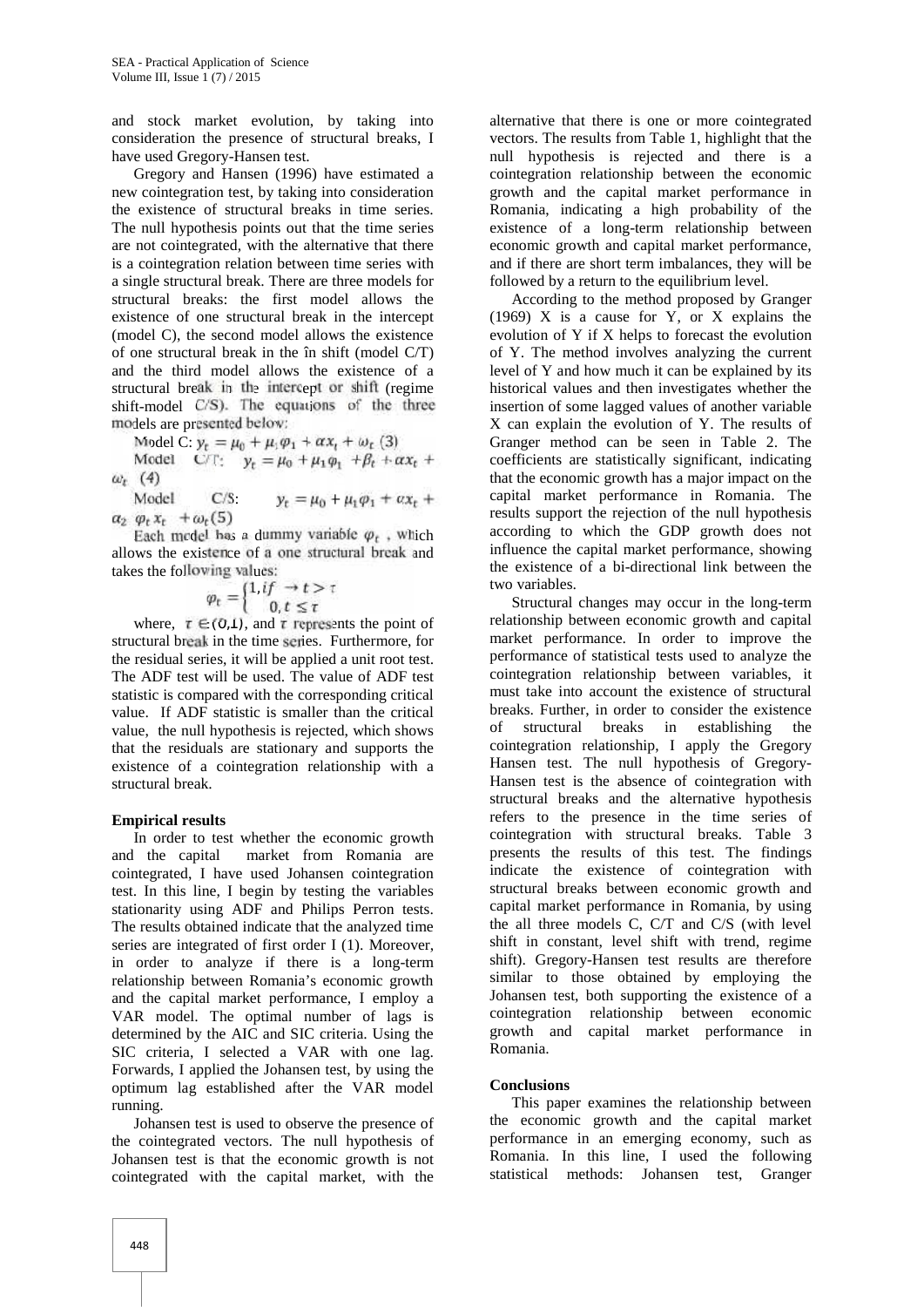causality test and Gregory Hansen test, applied during the period 2000Q1-2013Q4. For capturing the capital market performance, I used as a variable the logarithmic value of stock prices and for the economic growth I used the logarithmic value of gross domestic product, expressed in million Euro. The statistical tests results support the existence of a bi-directional link between the economic growth and the capital market performance, so that portfolio investments have a positive impact on economic growth and the GDP growth engages in turn, a long term positive capital markets return. Future research directions could consider extending the sample of the analyzed countries and the investigation of the impact of foreign direct investment and bank loans on economic growth.

#### **Aknowledgement**

This paper has been financially supported within the project entitled, SOCERT. Knowledge society, dynamism through research", contractnumber POSDRU/159/1.5/S/132406. This project is co-financed by EuropeanSocial Fund through Sectoral Operational Programme for Human ResourcesDevelopment 2007-2013. Investing in people!"

#### **Reference list**

- [1]. Arcabic, V., Globan, T., Kristic, I.R. (2013) The relationship between the stock market and foreign direct investment in Croatia: evidence from VAR and cointegration analysis, *Financial theory and practice*, 37 (1), p.110-126.
- [2]. Arestis, P., Demetriades, P.O., Luintel, K.B (2001) Financial Development and Economic Growth: The role of Stock Markets, *Journal of Money, Credit and Banking*, vol. 33, no. 1, p. 16-41
- [3]. Bojan, A, Corovei, E.A., Trenca, I. (2014) Retail payment and economic growth for developed and emerging european countries, *Review of Economic and Business Studies (REBS)*, vol.7, issue 2, p.119-127
- [4]. Caporale, M.G.; Spagnolo, M. (2011) Stock Market and Economic Growth: Evidence from Three CEECs, *Economics and Finance Working Paper Series*, Working Paper no. 11- 16, p. 1-10.
- [5]. Eller, M., Haiss, P., Steiner, K. (2006) Foreign direct investment in the financial sector and economic growth in Central and Eastern Europe: The crucial role of the

efficiency channel, Emerging Markets Review, 7, p. 300-319

- [6]. Friedman, M. i Schwartz, A. (1963) A Monetary History of the United States, Princeton University Press
- [7]. Granger, C. W. J. (1969). "Investigating Causal Relations by Econometric Models and Cross-spectral Methods". *Econometrica 37* (3): 424–438
- [8]. Greenwood, J.  $i$  Jovanovic, B. (1990) Financial development, growth and the distribution of income, *Journal of Political Economy* 98, Oct., p.1076-1107
- [9]. Gregory, A.W, Hansen, B.E (1996) Residual based tests for cointegration in models with regime shifts, *Journal of Econometrics*, 70, 99-126
- [10]. Pagano, M. (1993) Financial markets and growth: an overview, *European Economic Review*, 37 (2-3), p. 613-622
- [11]. Robinson, J. (1952) *The generalization of the general theory, in: The Rate of Interest and Other Essays*, MacMillan, London, p.67-142
- [12]. Roubini, N. i Sala-y-Martin, X.  $(1992)$  A growth model of inflation, tax evasion, and financial repression, *Working Paper no. 4062 (NBER Cambridge, MA)*
- [13]. Saint-Paul, G. (1992) Technological choice, financial markets and economic development, *European Economic Review* 36, p. 763-781
- [14]. Samitas, A. i Kenourgios, D. (2007) Financial Development and Economic Growth in a Transition Economy: Evidence for Poland, *Journal of Financial Decison Making*, vol. 3, no.1, p. 36-48
- [15]. Schumpeter, JA (1912) *The Theory of the Economic Development: An Inquiry into Profits, Capital, Credit, Interest and Business Cycle*, Harvard Press, Cambridge.
- [16]. Schumpeter, JA (1939) *Business Cycles: A Theoretical, Historical and Statistical Analysis of the Capitalist Process*, vol.1, McGraw-Hill, New York
- [17]. Shiller, R.J. (1981) Do Stock Price Move Too Much to Be Justified by Subsequent Changes in Dividends?, *American Economic Review* 71, p. 421-436
- [18]. Shiller, R.J. (1989) *Market Volatility*, Cambridge, Mass, Mit Press
- [19]. Yu Hsing (2011) Effects of Macroeconomic Variables on the Stock Market: The Case of the Czech Republic, *Theoretical and Applied Economics*, Volume XVIII, no. 7 (560), pp.53-64.